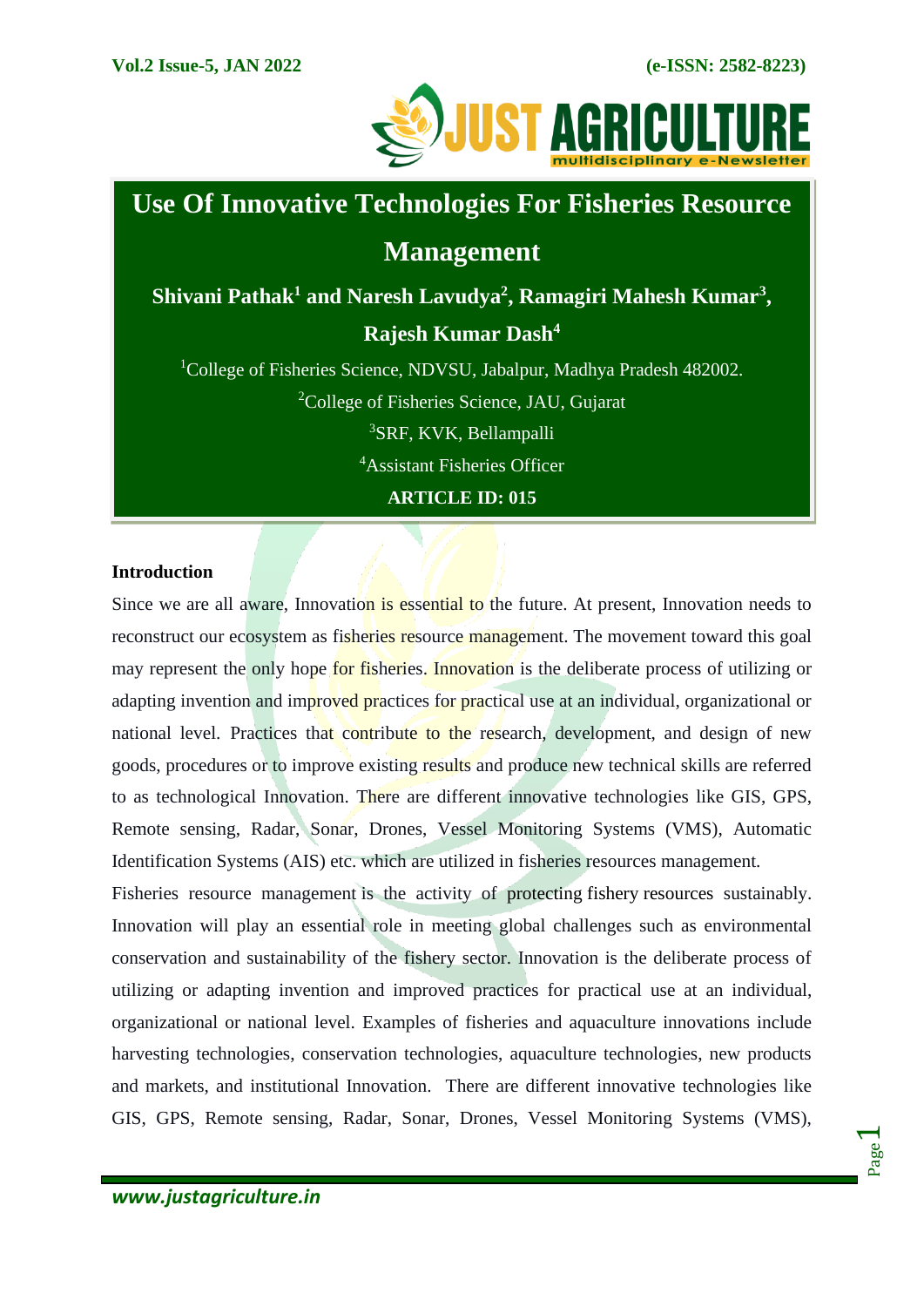

Automatic Identification Systems (AIS) etc. which are utilized in fisheries resources management.

The gap between Innovation and Technology is significant. Innovation leads to new ideas, methods, things, or restructuring, remodeling, creative thoughts, and new imagination in a device or process. Still, Technology is the application of scientific knowledge for practical purposes, especially in industry.

Innovation is not the same as invention. Innovative technologies have a high impact in that they contribute to a sustainable (optimum exploitation) harvest of marine resources and fisheries management.

#### **Different Types of Innovation Technologies Used in Fisheries:**

#### 1. **Geospatial technologies**

Geospatial technologies acquire and handle location-specific data about [the Earth](https://www.encyclopedia.com/earth-and-environment/geology-and-oceanography/geology-and-oceanography/earth) surface. Global positioning system (GPS), Remote sensing, the and Geographic information systems (GIS) are essential geospatial technologies. Remote sensing and GPS are methods for collecting information about Earth's surface; GIS is a mapping tool for organizing and analyzing data.

# 1. **Remote Sensing (RS)**

Branch of science derives information about objects from measurements made from a distance, i.e. without coming into contact with them. Remote sensing refers to identifying earth features (objects) by detecting the characteristics of electromagnetic radiation reflected by the earth surface. Everything reflects a portion of electromagnetic radiation incident on it depending upon its physical properties. In addition, objects also emit electromagnetic radiation depending upon their temperature & emissivity. The reflectance pattern at different wavelengths for each object is different. Such a set of characteristics is known as the object's spectral signature. An example of remote sensing is the Visual perception of objects (Cracknell, 2007).

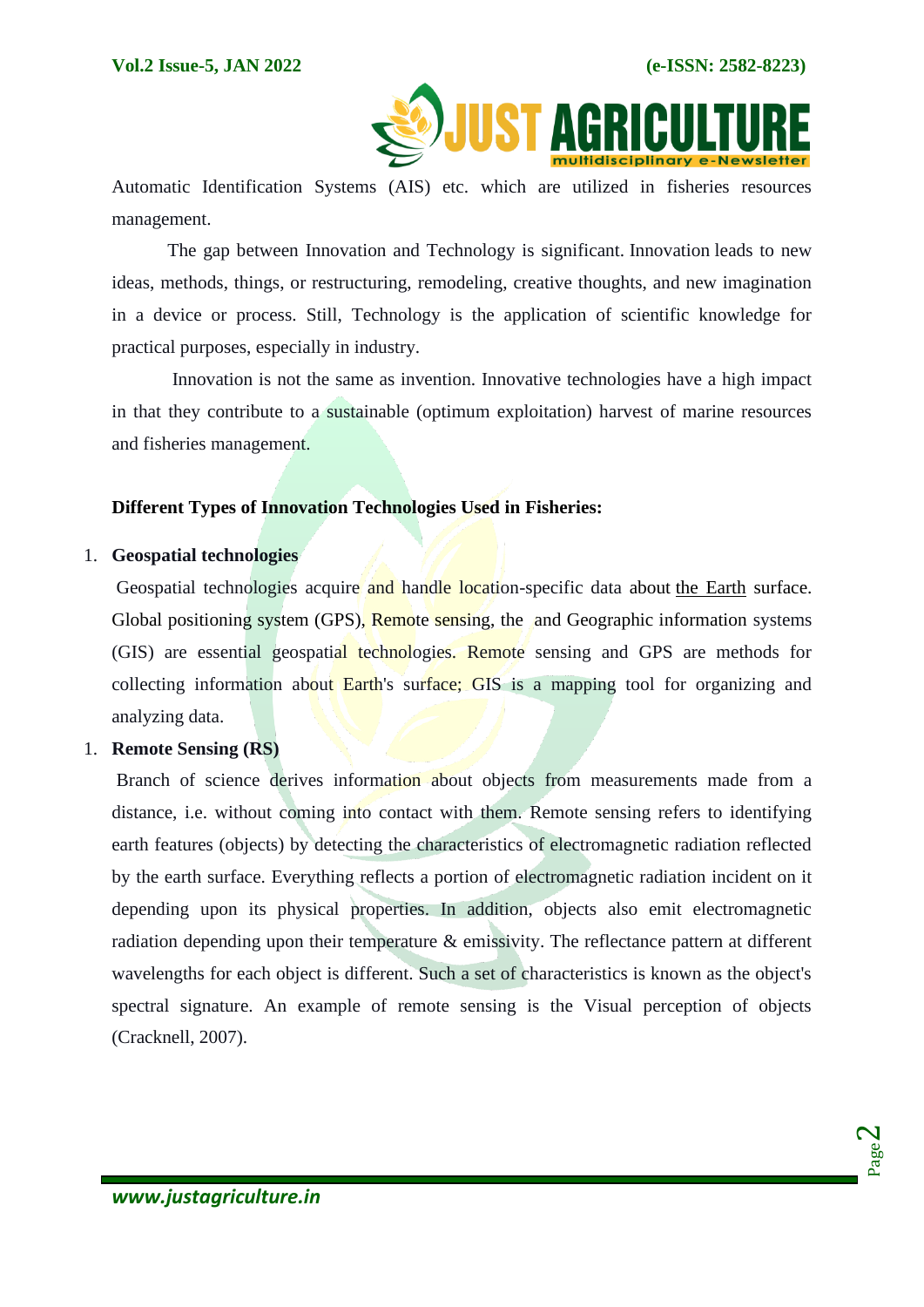



# **Applications of Remote Sensing in fisheries:**

- These techniques are used for the detection and monitoring of the water pollution
- Information regarding offshore engineering activities, fisheries surveillance, ocean features, coastal regions and storm forecast operations.
- It provides the necessary spatial data on suspended sediments, dissolved organic matter, phytoplankton, algal blooms & oil slicks etc.
- For monitoring changes on coastal erosion, shoreline monitoring & management, loss of natural habitat, sea-level rise, wetland mapping urbanization, sewage disposal and aquatic population etc
- Remote sensing techniques help find different types of bio resources like.
- Remote sensing is very useful in identifying Potential Fishing Zones (PFZ) under INCOIS. This data is beneficial for the fishermen community.
- a. **Global positioning system (GPS)**

GPS or Global Positioning System determines the position, course, and speed from signals sent from the satellites. NAVSTAR GPS (Navigation Satellite Timing and Ranging Global Positioning System) was developed, operated and maintained by the United States department of defense. The service is available to the public free of cost.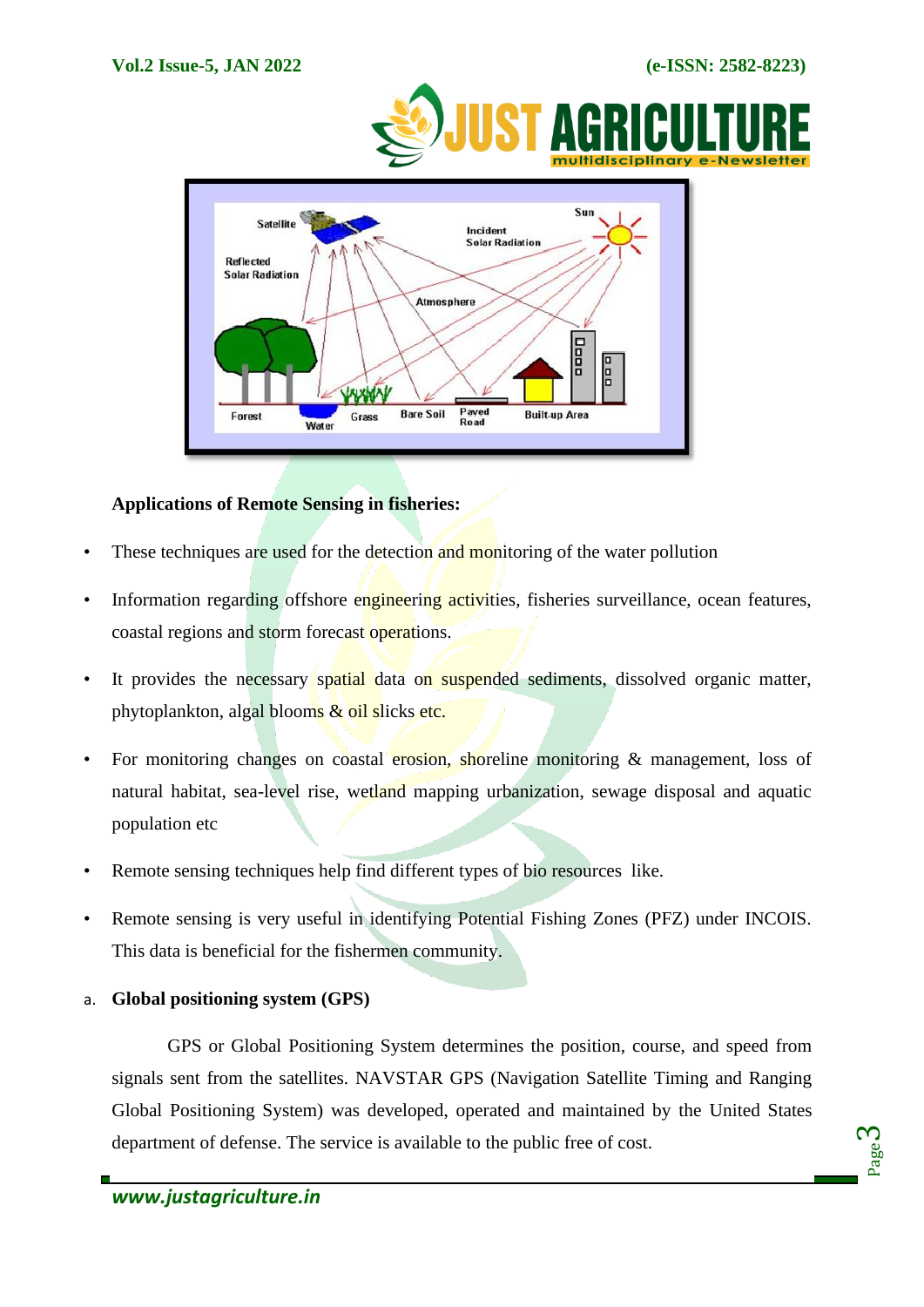

The position is computed by getting the data from three or more satellites. The Global Positioning System (GPS) is a constellation of twenty-four satellites that allows the precise measurement of any place on or near the Earth's surface. At least four GPS satellites are visible at all times from any place on the Earth's surface because they are uniformly spaced across the globe. As one satellite sets below the horizon, another always raises somewhere else. GPS has only been widely used since more affordable GPS receivers first became available in the early 1990s (Jules, 2002).

#### **GPS consist of three major segments:**

i) Space segment (SS), ii) Control segment (CS) and iii) User segment (US)

#### **Indian and Global Scenario:**

 The Indian Regional Navigation Satellite System (IRNSS), with the operational name of NAVIC, is an autonomous regional [satellite navigation](https://en.wikipedia.org/wiki/Satellite_navigation) system that provides accurate realtime positioning and timing services.

 The Global Positioning System (GPS), originally Navstar GPS, is a satellite-based [radio](https://en.wikipedia.org/wiki/Radionavigation-satellite_service)  [navigation](https://en.wikipedia.org/wiki/Radionavigation-satellite_service) system owned by the [United States](https://en.wikipedia.org/wiki/United_States) government and operated by the [United States](https://en.wikipedia.org/wiki/United_States_Air_Force)  [Air Force.](https://en.wikipedia.org/wiki/United_States_Air_Force) It is a [global navigation satellite system](https://en.wikipedia.org/wiki/Satellite_navigation) that provides [geolocation](https://en.wikipedia.org/wiki/Geolocation) and [time](https://en.wikipedia.org/wiki/Time_transfer)  [information](https://en.wikipedia.org/wiki/Time_transfer) to a [GPS receiver](https://en.wikipedia.org/wiki/GPS_receiver) anywhere on or near the Earth where there is an unobstructed line of sight to four or more GPS satellites.

#### b. **Geographical Information system (GIS):**

➢ Geographical information system (GIS) may be defined as a collection of computer hardware, software, data and personnel designed to collect, store, update, manipulate, analyze and display geographically referenced information. A system of integrated computer-based tools for end-to-end processing like capture, storage, retrieval, analysis, display of data using location on the Earth's surface for interrelation supports operations management, decision making, and science (Chang, 2016).

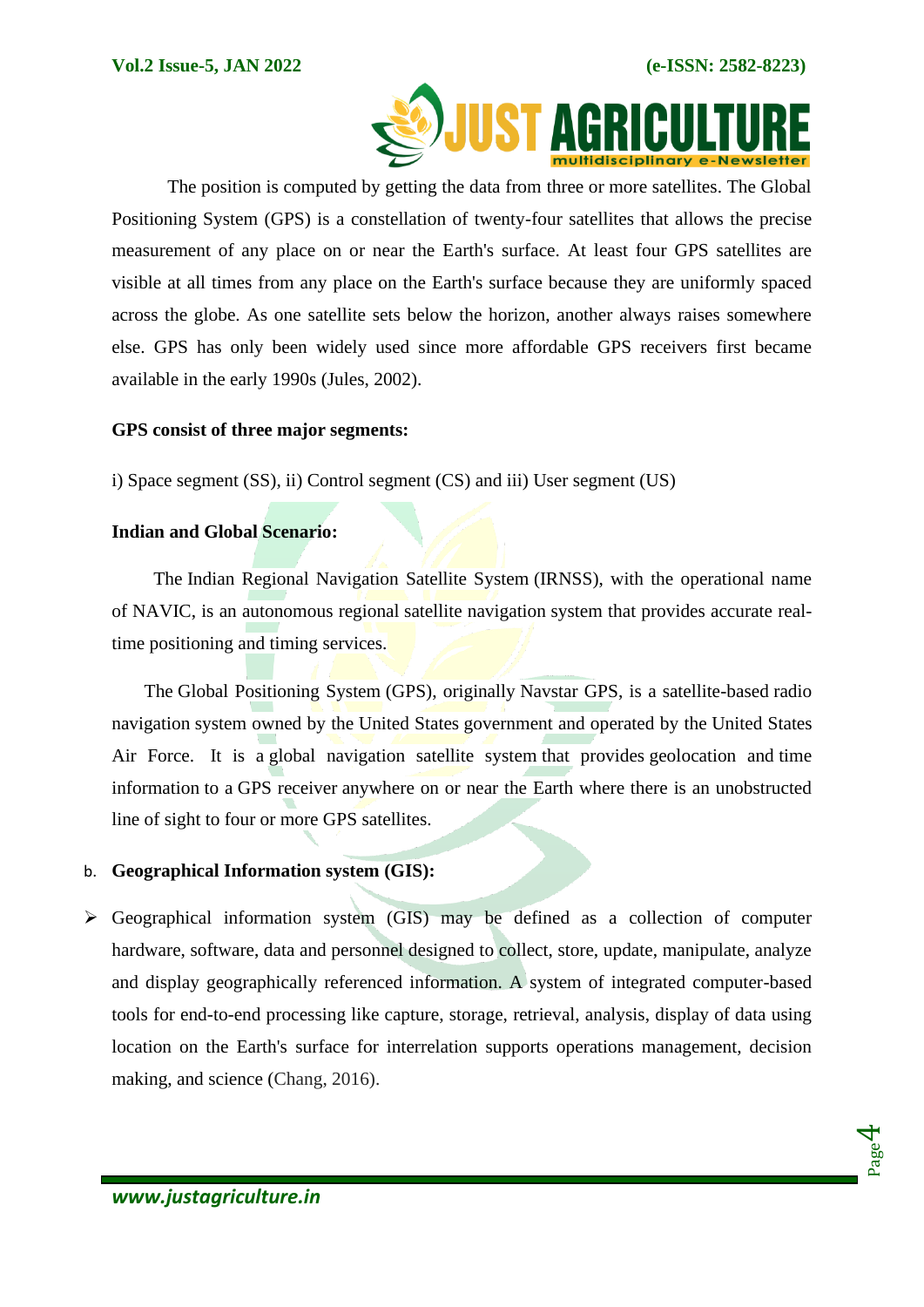

- ➢ The first known use of the term "geographic information system" was by **Roger Tomlinson**  in the year 1968 in his paper "A Geographic Information System for Regional Planning". Tomlinson is also acknowledged as the **"Father of GIS".**
- ➢ GIS technology enables high-quality output.



# **Applications of GIS in Fisheries**:

- $\checkmark$  Identification of suitable sites for freshwater &brackish water aquaculture.
- $\checkmark$  Management of marine fisheries & coastal regulation zone.
- $\checkmark$  Study the land-use pattern, including mangroves & forest cover of a particular area.
- $\checkmark$  Planning for water body resource zonation  $\&$  mapping of aquatic species.
- $\checkmark$  Fish disease modelling & management.
- $\checkmark$  Study of temporal/spatial changes in fish production & consumption.
- $\checkmark$  Distribution of different fish species with physical habitat characteristics.
- $\checkmark$  Environmental Impact Assessment.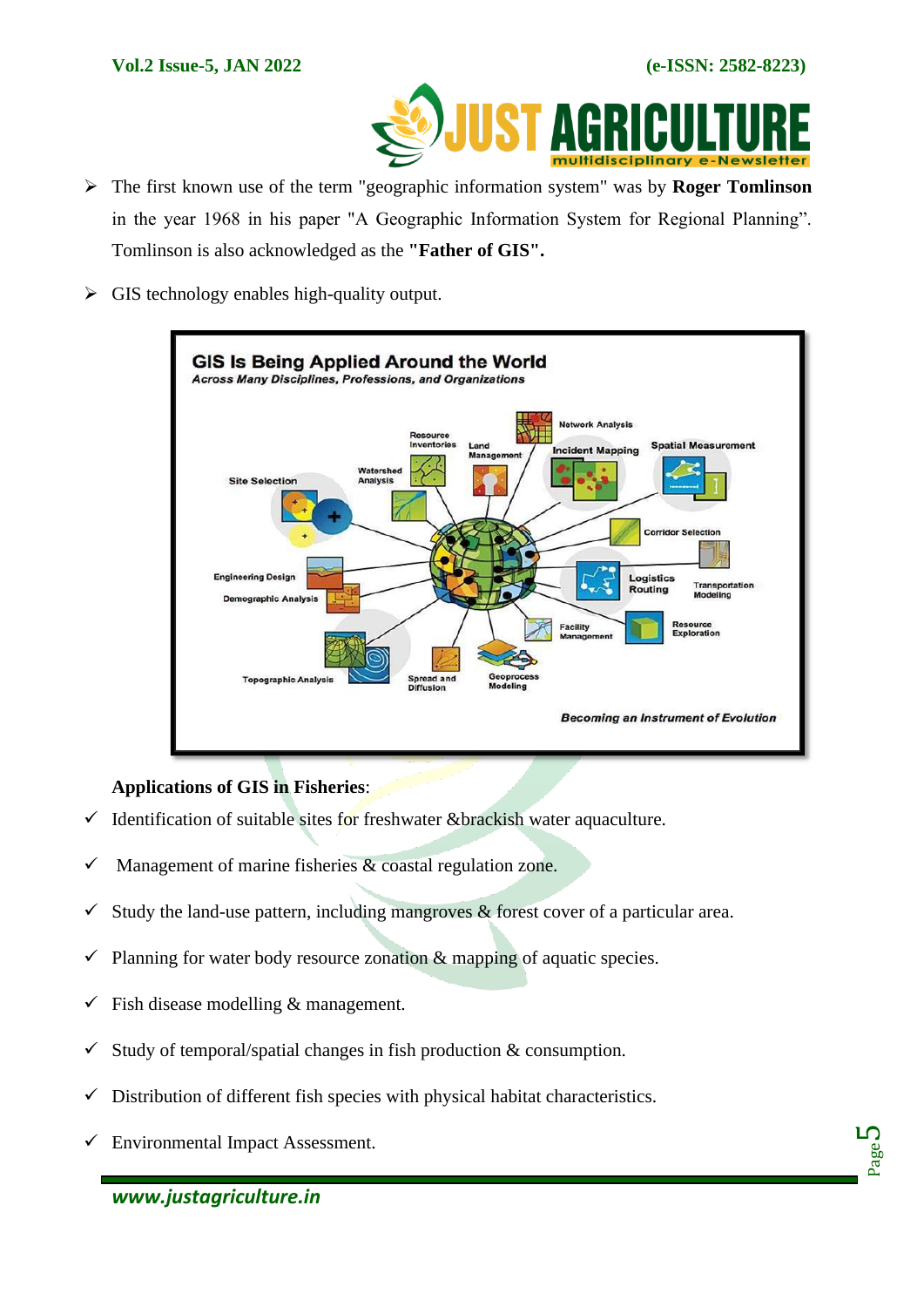

 $\checkmark$  Study of spatial variations in demand/supply balance.

#### **Advantages of GIS**:

- $\triangleright$  It helps the planners inefficient & cost-effective decision making based on multiple scenarios available.
- $\triangleright$  GIS allows integration of all types of data together based on geographical & locational components of data.
- $\triangleright$  GIS is application-oriented.
- $\triangleright$  Frequent revision of digitized GIS data is possible.
- $\triangleright$  Changes over time can easily & rapidly be monitored through GIS.

#### **I. Sonar**

Sonar (Sound navigation and ranging) is a technique that uses sound propagation (usually underwater, as in submarine navigation) to navigate, communicate with or detect objects on or under the surface of the water, such as other vessels. The Sonar is used for Navigation purposes, Fish finding, Wreck location and salvage, detecting, track and destroying enemy ships and submarines etc.



#### II. **Echosounder**

Echo sounding is the technique of using sound pulses to find water depth. The interval from the emission of a pulse to the reception of its echo is recorded, and the depth is

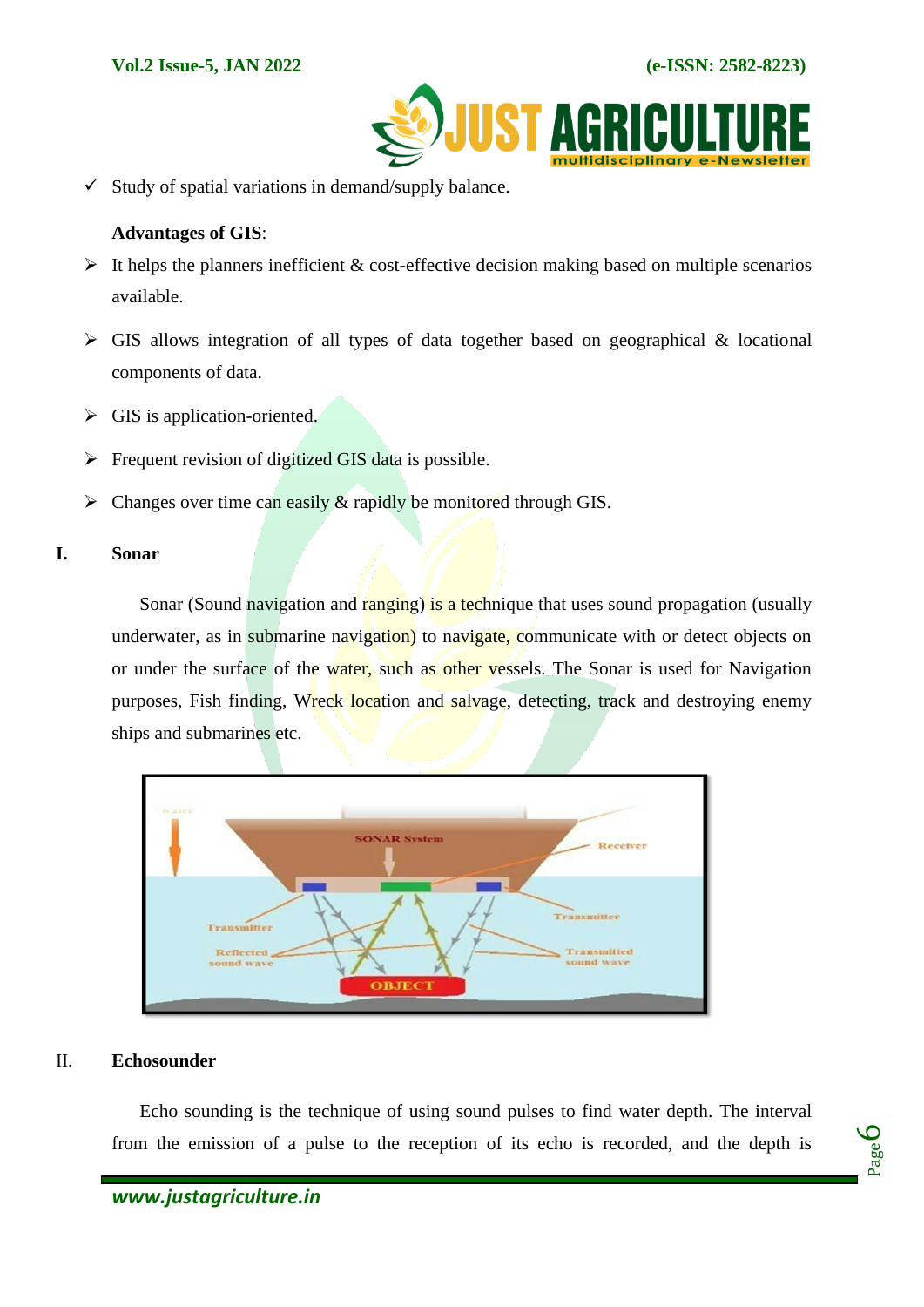

calculated from the known speed of sound propagation through the water. Echosounder is used for navigation purposes, measuring the depth of water and to find the fish beneath the vessel, fish biomass estimation. Echo sounding can also refer to hydroacoustic "echo sounders", defined as active sound in water (Sonar) used to study fish. The difference between echosounder and Sonar is the use of (high-frequency ultra-) sound to detect and range targets underwater. Usually, Sonar is used in connection with imaging targets (like fish or wrecks), while echosounder refers to just seeing the bottom and is used for body scans.



#### **III. Radar**

Radar (radio detection and ranging) works by sending radio pulses toward objects and recording how long the echoes take to return. Radar observations of water waves give information on winds and currents; satellite-based radar also has mapped subtle variations in [sea level](https://www.encyclopedia.com/earth-and-environment/geology-and-oceanography/geology-and-oceanography/sea-level) due to irregularities in Earth's gravitational field. Radar detects ships and landmasses, even during periods of low visibility such as mist, snow or even sandstorms. Radar can also be used in clear visibility for navigation or collision avoidance purposes.